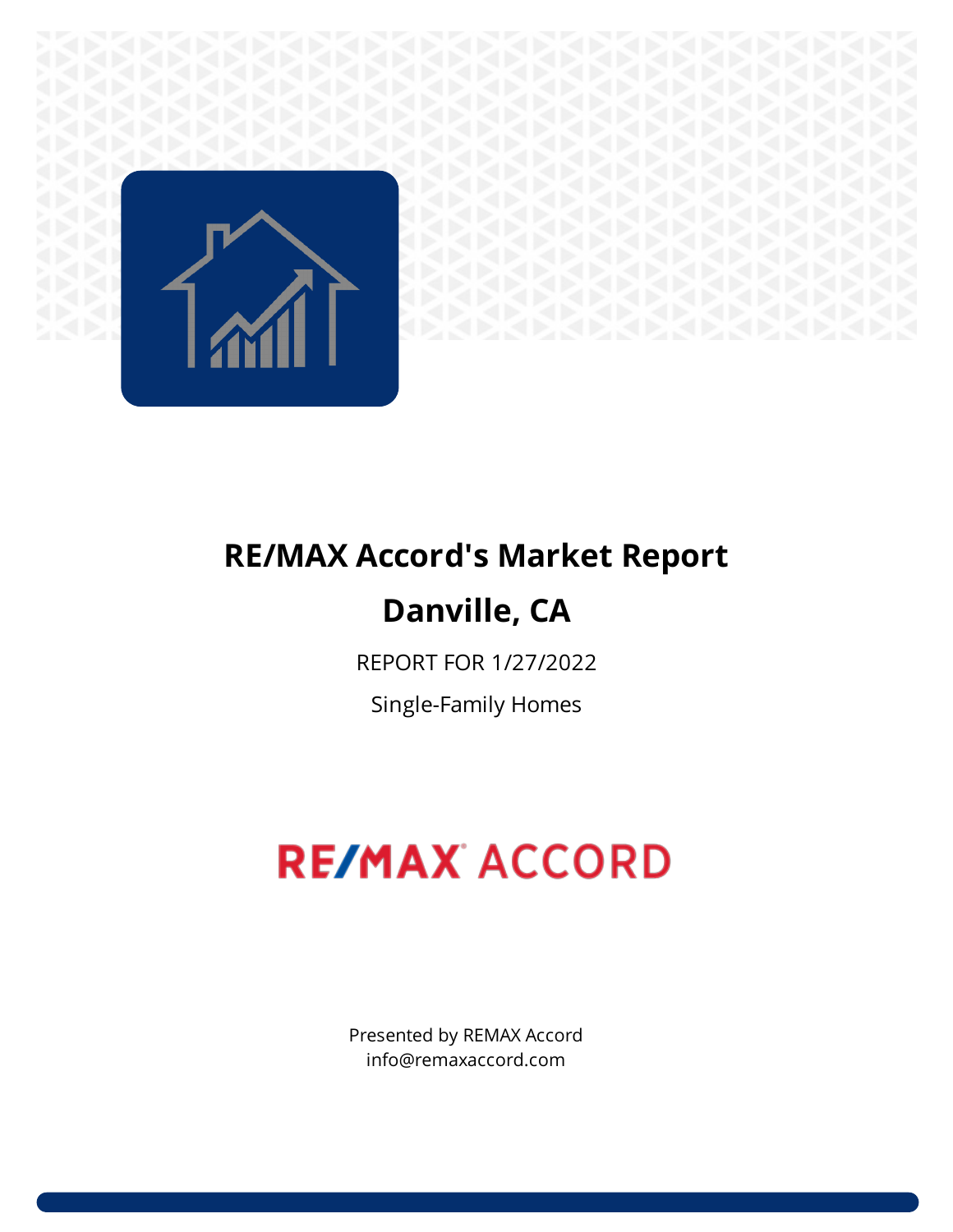Single-Family Homes **Danville, CA**

This week the median list price for Danville, CA is \$3,023,400 with the market action index hovering around 79. This is less than last month's market action index of 85. Inventory has increased to 18.

#### Market Action Index

This answers "How's the Market?" by comparing rate of sales versus inventory.



**Strong Seller's Market**

Market conditions have been consistently cooling in the past several weeks. Because we're still in the Seller's zone, prices have not yet begun to drop. It may take a few more weeks of slack demand for prices to reflect and begin to fall. Expect prices to fall if the index persistently falls to the Buyer's zone.

#### Real-Time Market Profile

| Median List Price                      | 95,023,400  |  |  |  |  |  |  |
|----------------------------------------|-------------|--|--|--|--|--|--|
| Median Price of<br><b>New Listings</b> | \$2,498,000 |  |  |  |  |  |  |
| Per Square Foot                        | \$792       |  |  |  |  |  |  |
| Average Days on<br>Market              | 75          |  |  |  |  |  |  |
| Median Days on<br>Market               | 0           |  |  |  |  |  |  |
| <b>Price Decreased</b>                 | -6%         |  |  |  |  |  |  |
| Price Increased                        | 0%          |  |  |  |  |  |  |
| Relisted                               | $0\%$       |  |  |  |  |  |  |
| Inventory                              | • 18        |  |  |  |  |  |  |
| Median Rent                            |             |  |  |  |  |  |  |
| <b>Market Action</b>                   | 79          |  |  |  |  |  |  |
| <b>Strong Seller's Market</b>          |             |  |  |  |  |  |  |

#### Market Segments

Each segment below represents approximately 25% of the market ordered by price.

| <b>Median Price</b> | Sq. Ft. | <b>Lot Size</b>    | <b>Beds</b> | <b>Bath</b> | Age | <b>New</b> | <b>Absorbed</b> | <b>DOM</b> |
|---------------------|---------|--------------------|-------------|-------------|-----|------------|-----------------|------------|
| \$5,893,844         | 4,369   | $1 - 2.5$ acres    | 4           | 5           | 34  |            | 0               | 171        |
| \$4,244,000         | 5,288   | $1 - 2.5$ acres    | 4           | 5           | 32  | 2          |                 | 108        |
| \$2,750,000         | 3,483   | $0.5 - 1$ acre     | 5.          | 4           | 38  | 3          |                 | 0          |
| \$1,790,000         | 2,600   | 6,500 - 8,000 sqft | 4           | 3           | 45  | 5          | 3               | 0          |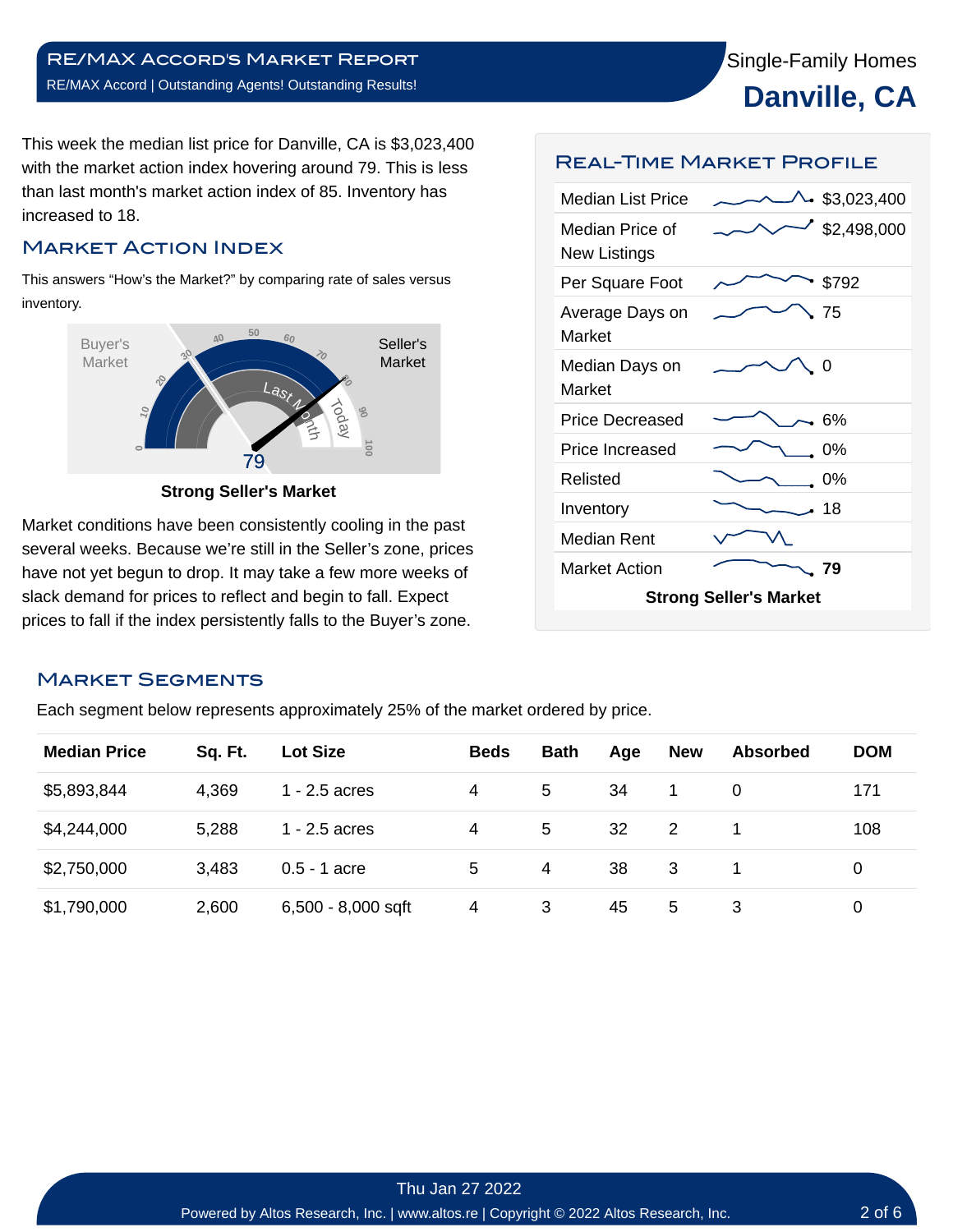

**Danville, CA**

#### **MEDIAN LIST PRICE**

Prices continue their climb again this week. We're a long way from the market's price high-point so watch the Market Action Index as an indicator of how long this trend will last.



#### **SEGMENTS**

Prices in most of the market trending have been higher in recent weeks except for the high-end of the market, which has been essentially flat.

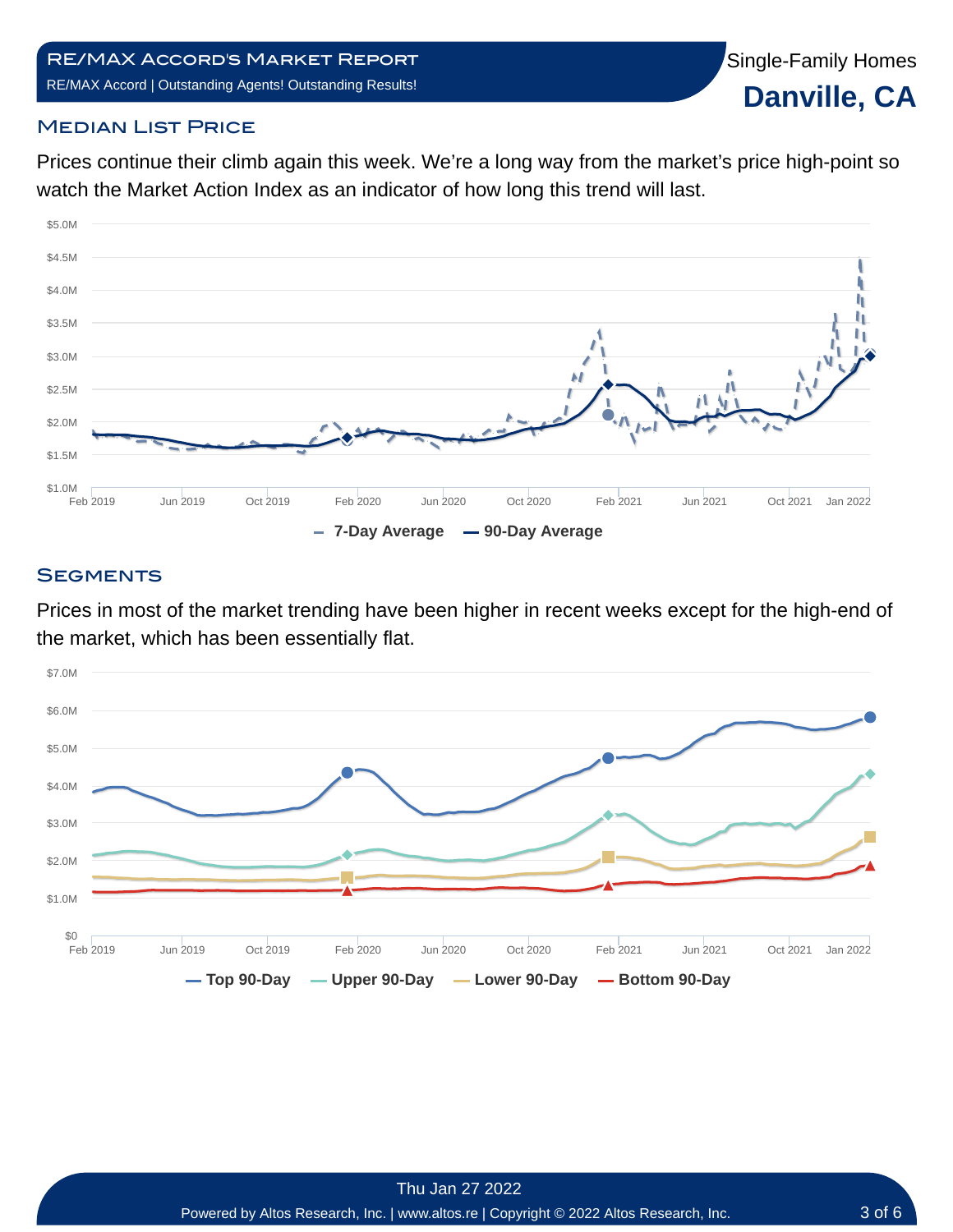#### **PRICE PER SQUARE FOOT**

The market appears to be placing an increasing premium on homes. When list prices and price per square foot consistently increase in tandem, as they're doing now, you can often find short-term investment opportunities. Watch the Market Action Index for persistent changes as a leading indicator for these trends to flatten or drop.



#### **INVENTORY**

Inventory has been falling in recent weeks. Note that declining inventory alone does not signal a strengthening market. Look to the Market Action Index and Days on Market trends to gauge whether buyer interest is changing with the available supply.

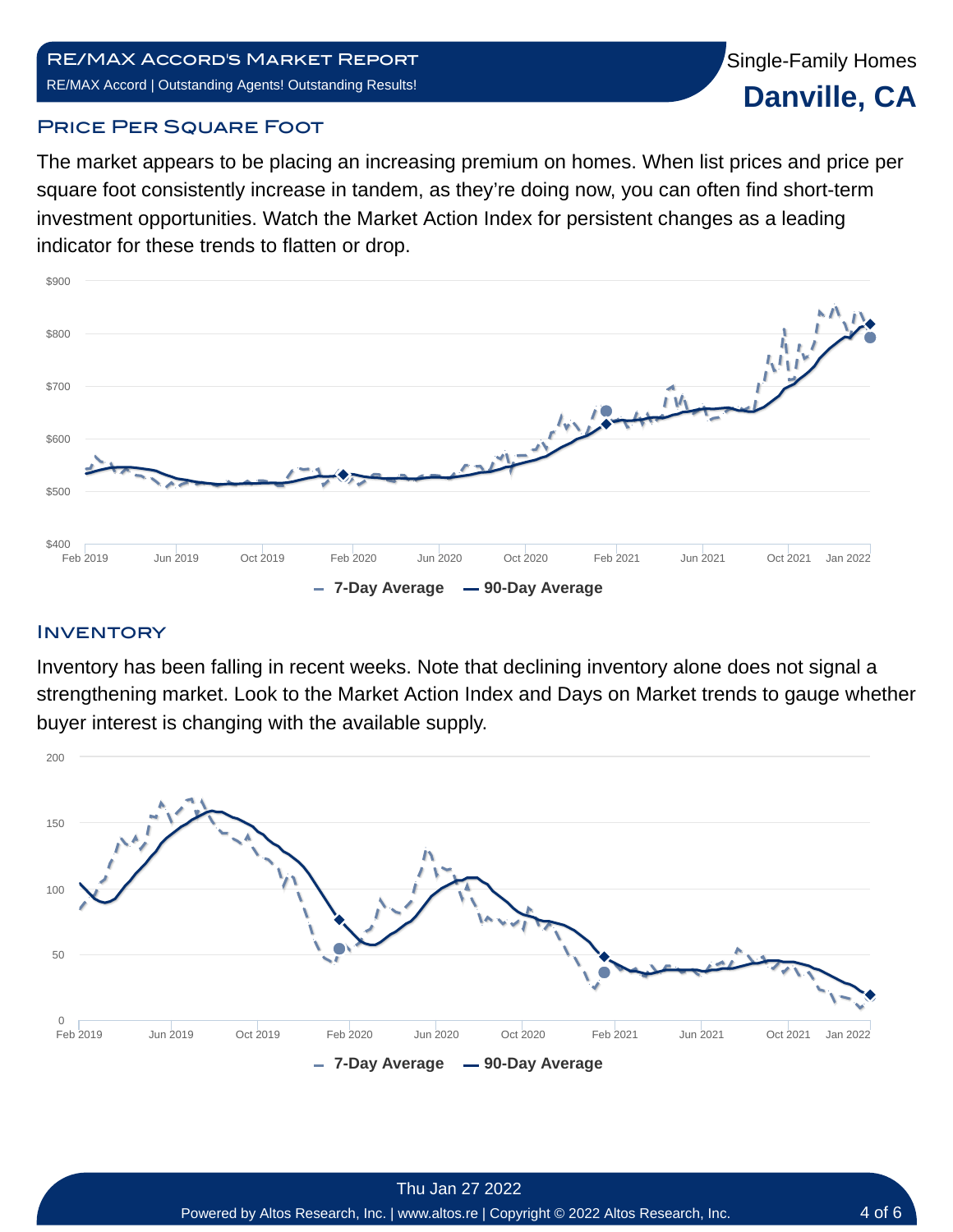#### Market Action Index

Market conditions have been consistently cooling in the past several weeks. Because we're still in the Seller's zone, prices have not yet begun to drop. It may take a few more weeks of slack demand for prices to reflect and begin to fall. Expect prices to fall if the index persistently falls to the Buyer's zone.



#### **MARKET ACTION SEGMENTS**

Not surprisingly, all segments in the market are showing high levels of demand. Watch the quartiles for changes before the whole market changes. Often one end of the market (e.g. the high-end) will weaken before the rest of the market and signal a slowdown for the whole group.